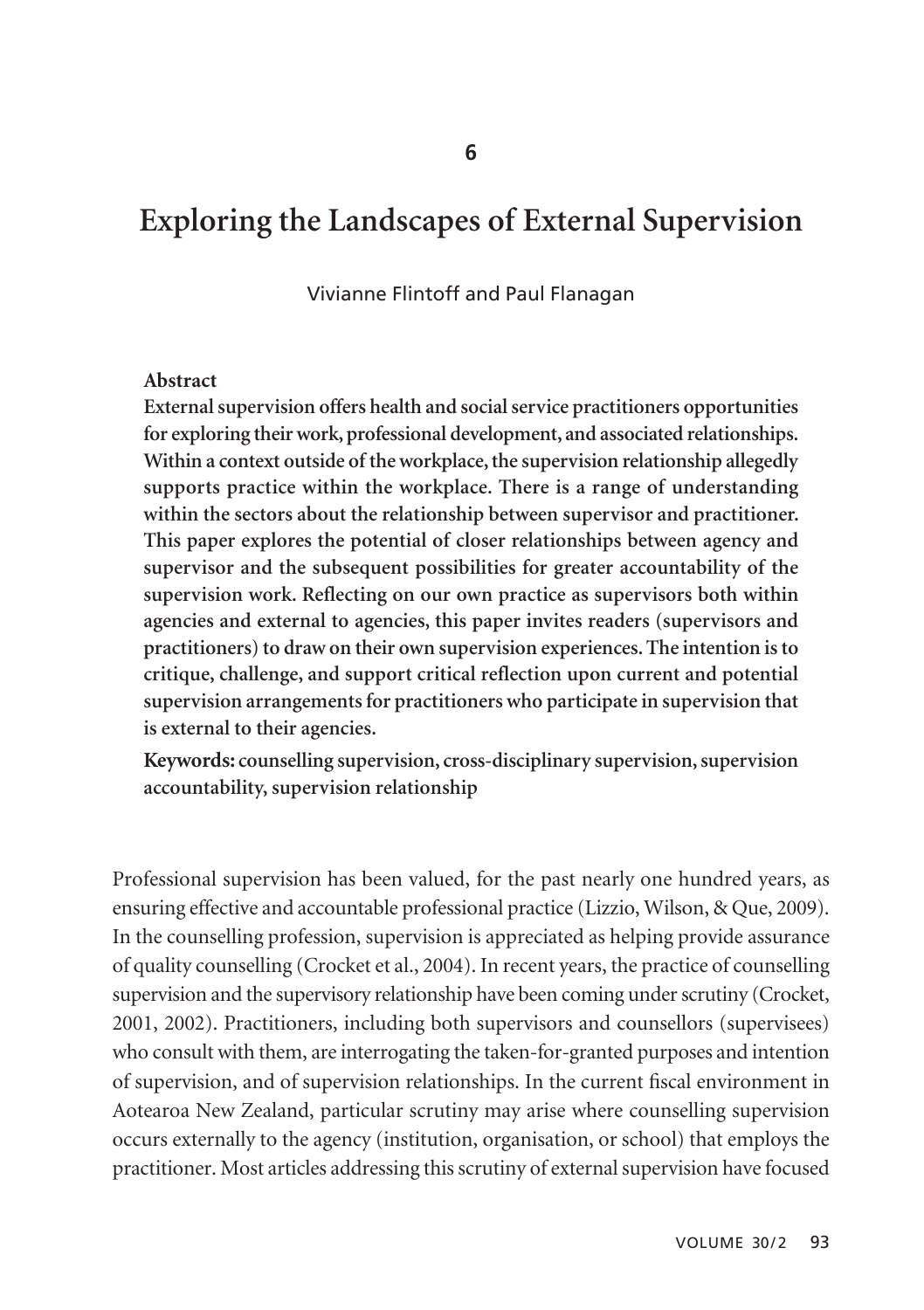on the dyadic relationship of supervisor and practitioner who meet for the purposes of supervision. We have found little literature focusing on the triadic or three-way relationship of supervisor, practitioner, and agency. The social work profession has perhaps been more rigorous in looking at the three-way relationship than has the counselling profession (Morrell, 20001a). An exception is Smith (2004) who has questioned current practices suggesting that a more distant relationship between external supervisor and agency better supports practitioner competence, capacity, and confidence. This aim of this reflection is to extend the conversations that support a closer relationship between the external supervisor and the agency.

In this article, we locate ourselves in relation to our counselling and supervision practices. We critique ideas related to external supervision and, in particular, the external supervision relationship. We are interested in the different landscapes of external supervision—landscapes we have identified as ethics, values, and pragmatics. Within each of these three landscapes, we trace the perspectives of practitioner, external supervisor, and agency. The questions we have asked of ourselves and others "trouble" (Davies, 2000) the taken-for-granted ideas of the dyadic supervision relationship (see Appendix). It is our hope that this "troubling" will further contribute to critical discussion of the three-way relationship. Our thesis is that a closer relationship between external supervisor and agency can better support the practitioner and the purposes for which external supervision takes place. It is not our intention in this article to address *how* the practice of negotiating a three-way supervision relationship occurs, but to invite critical reflection on supervision practice.

We both come to this writing with our experiences of supervision located in a number of practice contexts. Vivianne was recently service manager, and then clinical practice leader, in a non-government social service agency. Paul was recently a family therapist and supervisor in a comparable non-government social service agency. We have each experienced a number of similar and different forms of supervision. Our respective agency work environments valued supervision to the extent of funding external supervision in the belief that external supervision would provide "good" supervision. "Good" supervision was taken to mean that it would ensure competent, capable, ethical, and effective professional practice, where client safety would be paramount. "Good" supervision took place within the dyadic relationship of practitioner and supervisor, external to the agency. The relationship between the agency and the external supervisor was distant; the only contact was via the production of an invoice for the payment of supervision services rendered and, possibly, the submission of an annual supervision report to the agency manager.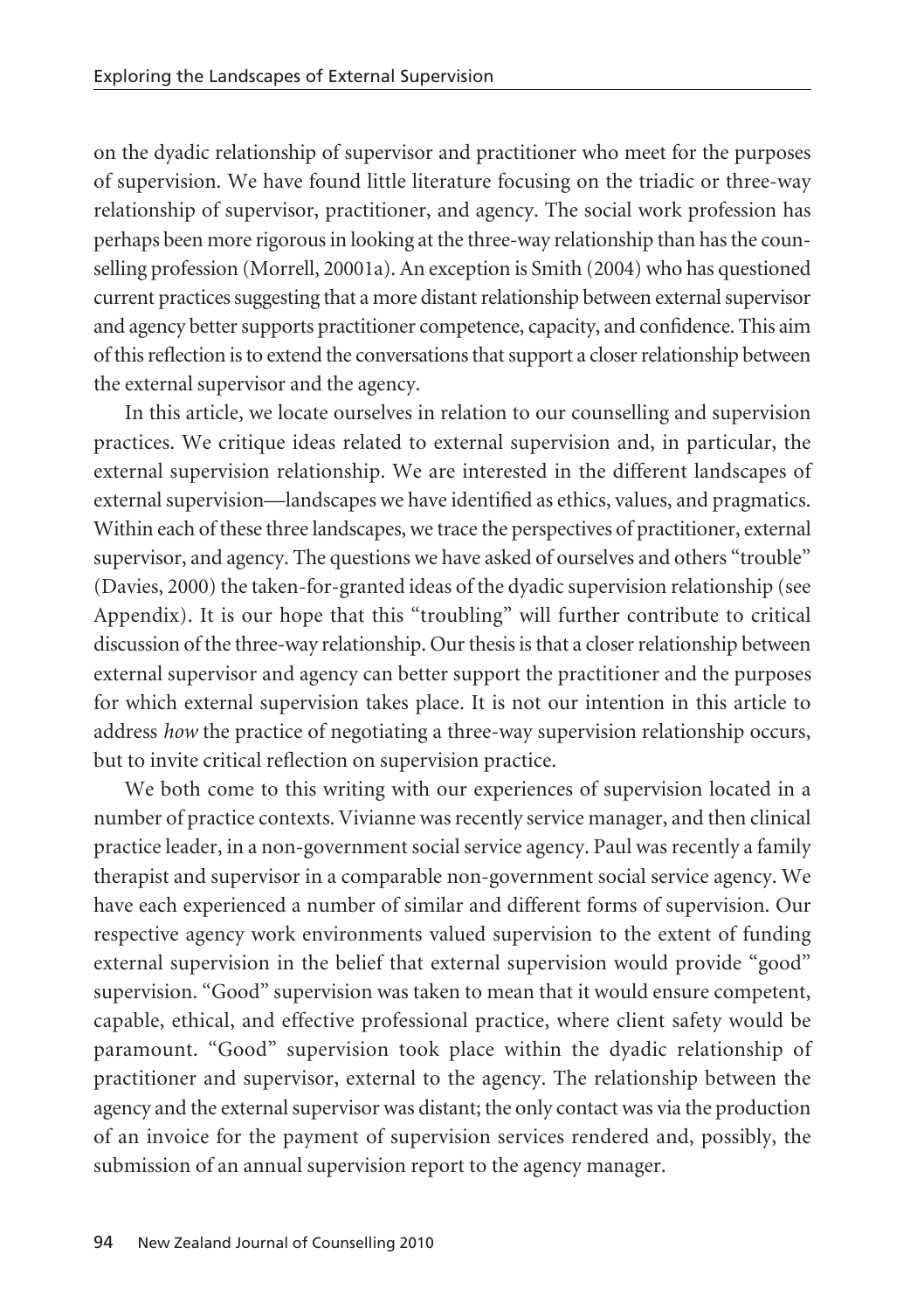For many in the helping professions, external supervision has been dominated by the primacy of the "tight dyad" of supervisor and practitioner (Davys, 2000). Super vision traditionally has been viewed as individual supervision with just the two parties supervisor and practitioner—contracting the supervisory relationship and arrangements (Field, 2008). The primacy of the dyadic relationship has contributed to some external supervisors exhibiting "a lack of interest in the organisations their supervisees work in" (Speedy, 2000, p. 423). The confidential and independent context of external supervision is therefore both a potential strength and a potential challenge (Morrell, 2001a). While there may be "a far from universal acceptance that an agency should have a close link with external supervisors" (Morrell, 2001b, p. 37), we believe it is necessary to interrogate and critique the two-way arrangements of external supervision.

It has been our experience that external supervisors and practitioners can initially be taken by surprise at the notion that a closer three-way relationship could serve well the purposes and intentions of external supervision. We consider that the assumed effectiveness of external supervision in producing quality counselling, in the absence of a closer, overt three-way supervision relationship, thinly (White, 1997) positions supervision in terms of accountability practices. White (2007) proposed that many guiding ideas become so taken for granted and accepted that they become invisible and therefore unavailable to critical reflection. We purport that it is vital to critique such ideas about both two-way and three-way external supervision relationships to support the development of accountability practices.

#### **Supervision relationships in the literature**

Perhaps one of the taken-for-granted ideas needing to be critiqued is the understanding that the confidentiality and independence of the "tight dyad" of external supervision is inviolate. The confidential and independent context of external supervision can provide freedom for practitioners to be honest and transparent about their work without the constraints of managerial presence and oversight. With the separation from the workplace, there is freedom and safety to talk about the workplace and this, in part, may be a means of countering compassion fatigue and burnout (Field, 2008). In their recent study of social work models in both England and Sweden, Bradley and Höjerk (2009) noted that external supervision provided the advantages of independent thought and vision, which in turn supported positive social worker morale and developing competence. They reiterated the importance of a safe external environment in which practitioners could navigate among often-competing priorities in their professional lives. In their study of the possibilities and limitations of cross-disciplinary supervision,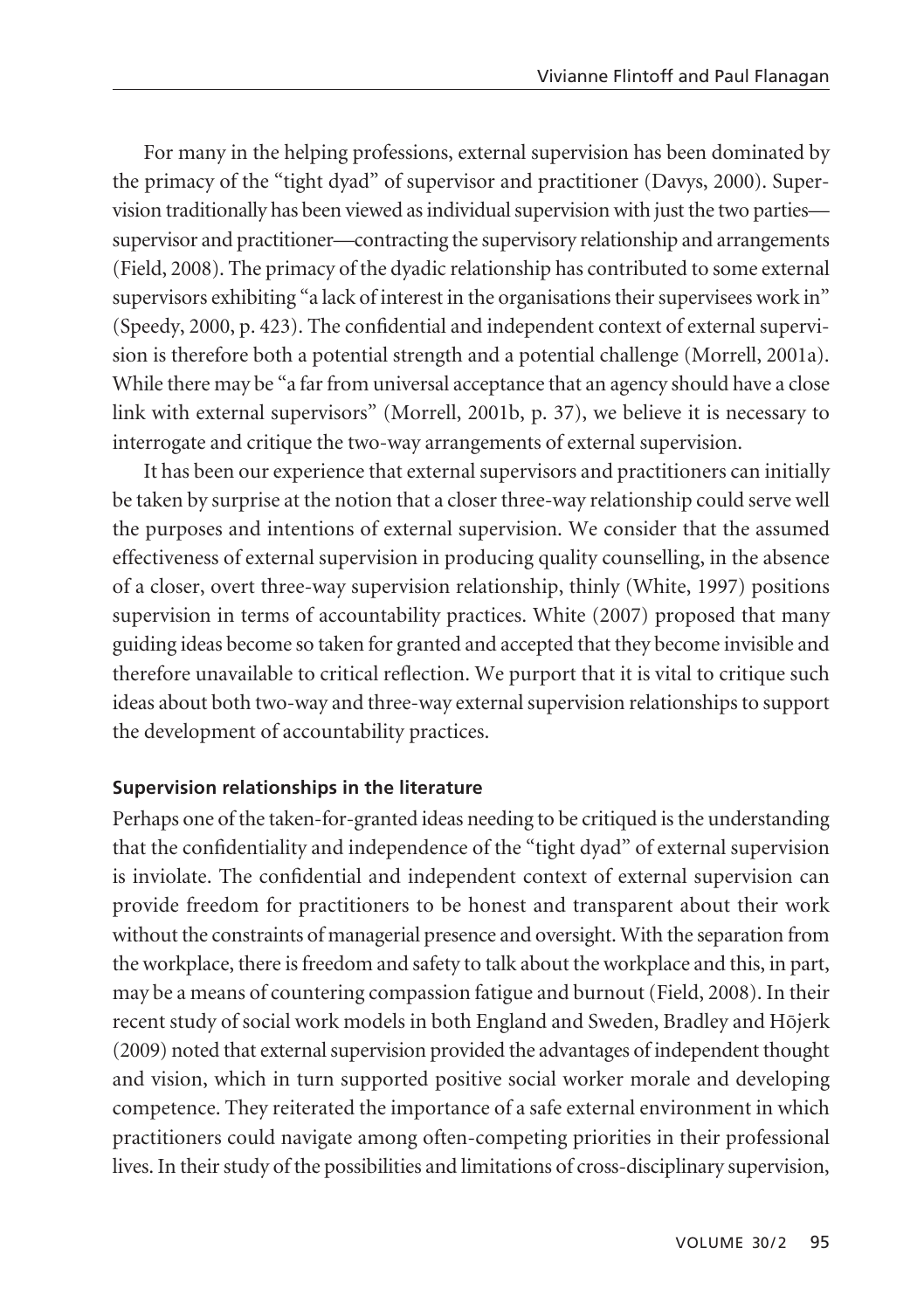Crocket and her colleagues (2009) found that the idea of "outsidedness" offered possible benefits and contributed positively to the work of external supervision. Furthermore, they argued that distance between supervision relationships and an agency can offer "positions of inquiry to the supervisors" so that systems and practices within the agency are less likely to be taken for granted (p. 30).

While acknowledging the above, we suggest that a more open, transparent, closer three-way relationship does not compromise or affect the strength of external supervision. That is its "outside," independent, and confidential nature. Rather, with careful, intentional, and purposeful negotiation and navigation of supervision agree ments (contracts), we have found that confidentiality and independence are supported rather than compromised.

In all forms of supervision, the negotiation of the working agreement of the supervisory relationship and work is vitally important (Storm, 1997). It is during the negotiation of the supervision agreement—and we suggest this negotiation should be a three-way negotiation—that understandings about the boundaries of and subsequent limits to confidentiality, among other things, are agreed upon (Morrell, 2001a). (In another article [Flintoff & Flanagan, in press], we attend in more detail to the importance of negotiating the supervision agreement.) As stated previously, we propose that an acknowledged, agreed upon three-way relationship does not undermine the "preciousness" and strength of the supervision dyad. Rather, the "balance of confidentiality and information-sharing *within* the triad*"* (italics in original) (Morrell, 2001a, p. 154) is appreciated as all three parties negotiate the balance of confidentiality and privacy. We fully concur with Kadushin (as cited in Morrell, 2001a) in acknowledging that it is through valuing a practitioner, and having her practice centred in supervision, that effective work with clients is ensured. Along with Morrell (2001a), we claim that a three-way supervisory relationship does not compromise the centrality of the practitioner nor the confidentiality and independence of the supervisorpractitioner dyad. Rather, a three-way relationship calls forward practices of accountability for ethical and effective professional practice.

External supervisors have a responsibility to give an account for the success (or otherwise) of the supervision service (Copeland, as cited in Morrell, 2001b). Hawkins and Shohet (2000) suggested that "supervisors may well have a responsibility to the agency that *employs them* [our emphasis] and the therapist" (p. 84). We acknowledge that possibly few external supervisors in Aotearoa New Zealand would think of using the term "employed by" in relation to their association with the agency that employs the practitioner. External supervisors would possibly prefer to use the term "contracted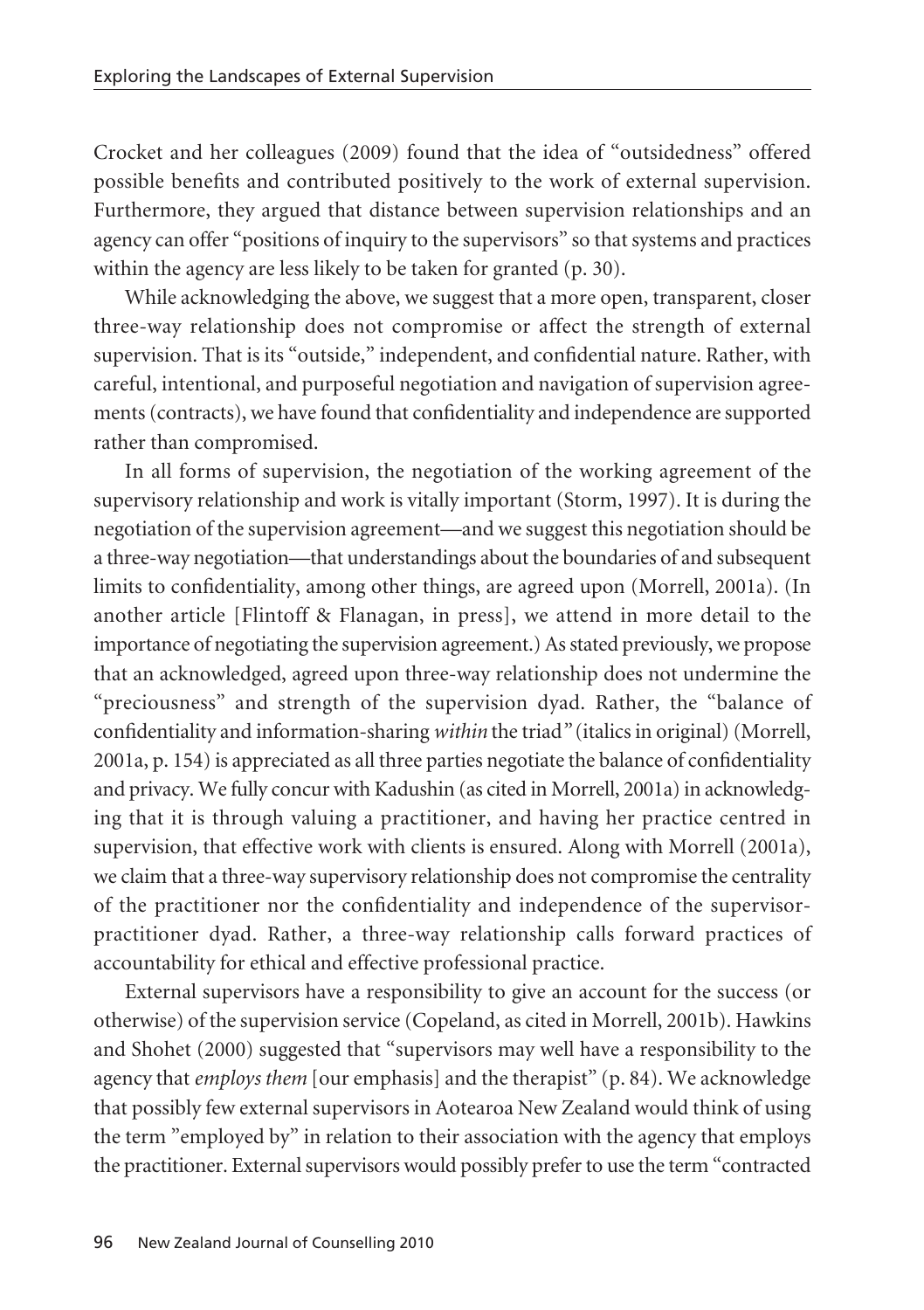to" the agency for the purpose of offering external supervision, and in fact we prefer to think of them this way. In negotiating the supervision agreement, whether two-way or three-way, supervisors have a "duty of care" to the clients of the practitioner; a "duty of care" to the practitioner "to monitor competence, safety and fitness to practice"; "a duty of care" as "contractor" to the agency, and a "duty of care" toward the professional association of which they are members (NZAC, 2002, section 9.2(b)). Davys (2000) has suggested that supervision involves "responsibilities and accountabilities which extend beyond the supervision relationship (tight dyad) to the professions, the organizations, and the client" (p. 89). This wider extension of accountabilities means that there is an inescapable shaping of external supervision by agency service demands and policies (Holloway & Carroll, 1999; O'Donoghue, 2003).

The relationships of power, service demands, and expectations of the agency inevitably become part of the work of supervision and therefore need to be acknowledged, negotiated, and navigated in the supervision agreement. While acknowledging that traditionally, external supervisors have not considered their relationship with the agencies, Speedy (2000) found that the "literal presence of an external supervisor can have a significant impact upon organizations and their members" (p. 423). We have found that a closer relationship between external supervisor and agency has provided the supervisor with an increased understanding of the agency context, and subsequently an increased understanding of the practice and service demands upon the practitioner and his or her practice. Furthermore, our experience has indicated that where careful three-way conversations have occurred, agency management had increased confidence in the supervision practice as having a "good" fit with the agency. McDowell (as cited in Storm, 1997) believed that where there is collaboration and a closer relationship between external supervisors and agencies, it is easier to ensure the effectiveness of external supervision.

On the other hand, where there is distance and little collaboration between agency and external supervisor, the very separation of the external supervisor from the agency can constrain discussion and working through of problems should they arise. Both managerial and supervisory relationships are of necessity hierarchical, with inherent power relations. Practitioners can find it difficult to navigate their way when problematically positioned in agency or external supervision relationships. Cohen (1999) suggested that supervisors have an important role to play in mediating, where necessary, between practitioners and the agencies that employ them. We have found that closer collaborative relationships between agencies and supervisors have meant that managers have been able to support practitioners where supervision relationships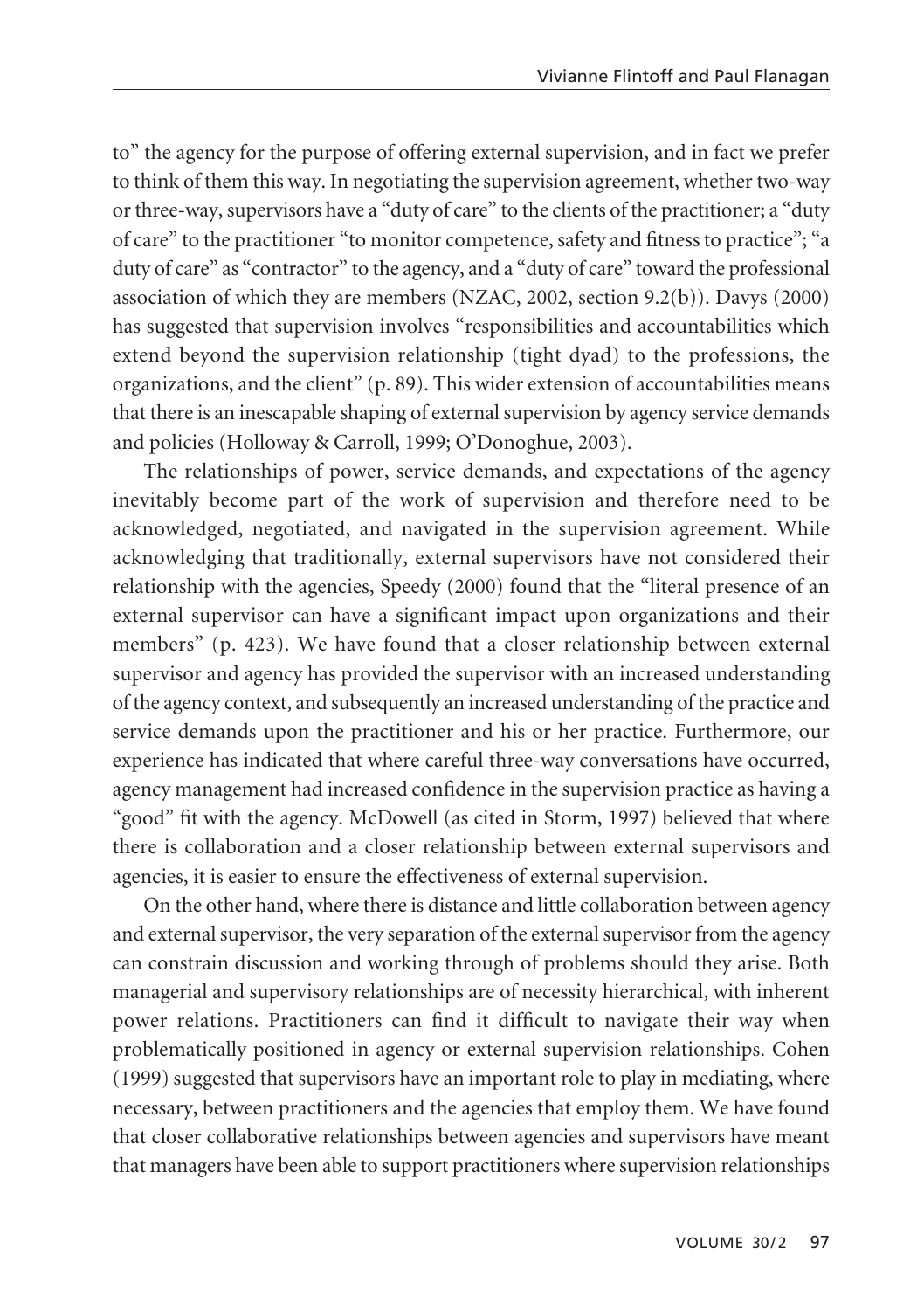and supervision practice have been problematic. When conflict arises, where there are clear lines of relationship, power relations are more easily talked through and conflict resolved (Ellis & Worrall, 2000). This suggests that external supervisors have complex relationships to navigate (King & Wheeler, 1999).

#### **Landscapes: Ethics, values, pragmatics**

In our previous agency work, as we navigated our complex external supervision relationships and became aware of our growing recognition of the usefulness of a closer three-way relationship, questions arose for us that were situated within the perspectives of practitioner, external supervisor, and agency (manager) (see Appendix). As we asked ourselves and others "our" questions, it seemed these questions were positioned within three landscapes: the landscapes of ethics, values, and pragmatics.

## *Ethics landscape*

Our first scrutiny occurs within the ethics landscape. Our ethical interrogation emerges from the maps provided by professional codes, agency policies, and our professional experiences of supervision. The NZAC Code specifically devotes a section to supervision (NZAC, 2002, Section 9), currently placing this activity within the environment of the profession's ethics of counselling rather than addressing it as a separate activity, as it did before 2002. Such a position within the NZAC Code signifies the value placed on supervision and its purposes for counsellors and their work. This positioning then denotes the responsibilities of NZAC members to attend to the complexity of the three-way relationship in supervision and the ethical care attendant upon such a relationship.

It has been important for us to reflect on how we engage in relationships among practitioner, external supervisor, and agency. Of primary importance to us is a feminist "ethic of care" (Crocket, Kotzé, & Flintoff, 2007b): care for the practitioner; care for the practitioner's clients, and care for the agency. In attending to an ethic of care, we draw attention to the distance between the agency and the supervisor within the "traditional" dyad. However, the relationship between the agency and the supervisor is significant. An ethical response takes into account the relationship that exists on the margins of the traditional supervision dyad—that is, the relationship of external supervisor and agency—and reshapes the dyad as a three-way relationship. An ethic of care also suggests that we value attending to the "small and the ordinary" (Weingarten, 1998, p. 3) and seemingly taken-for-granted actions in everyday practice. It is the taken-for-granted moments and practices that contribute to the shaping of who we are as practitioners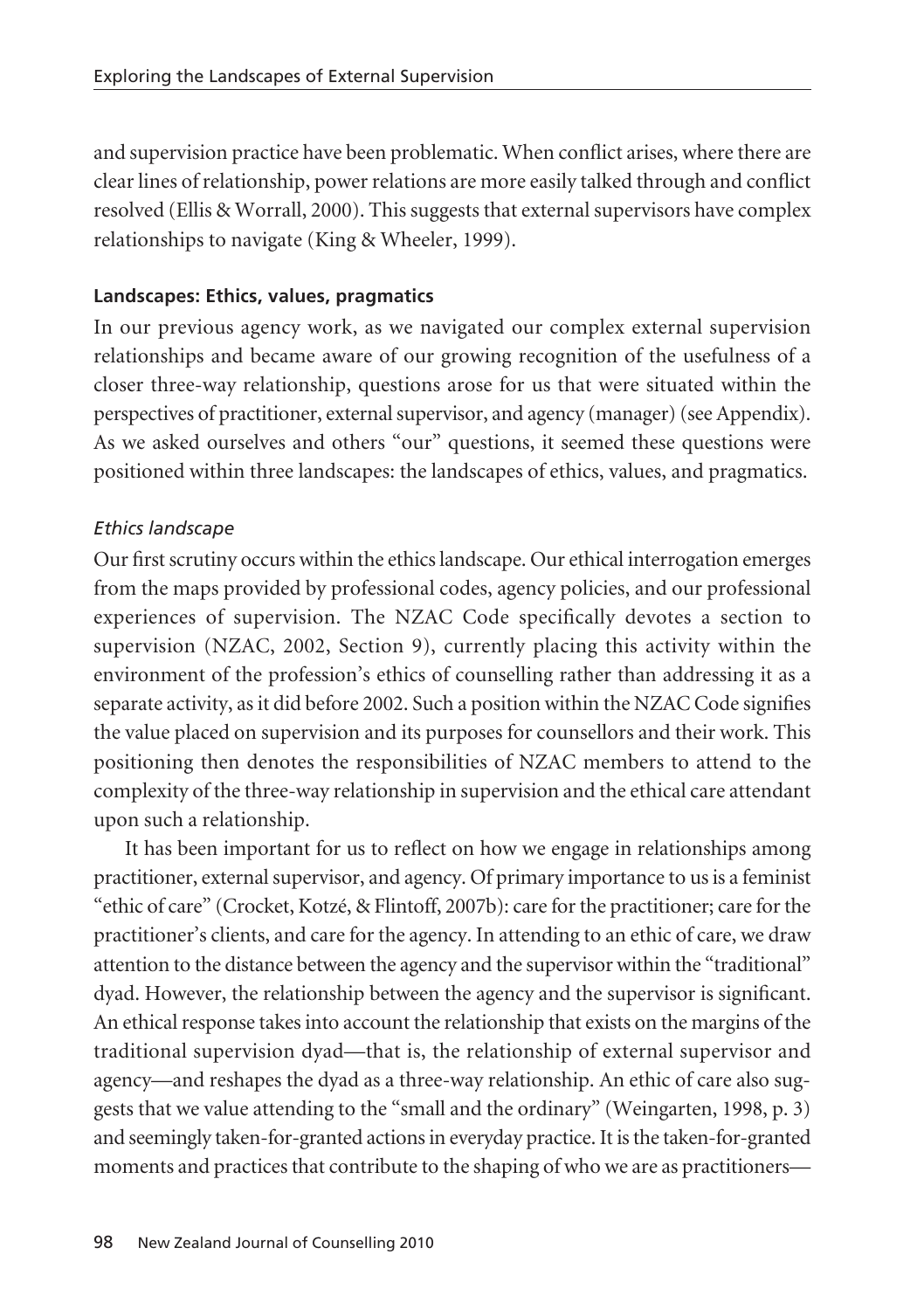whether we be practitioner-counsellors, supervisors, or managers. The "small and the ordinary" pays attention to the details of relationships on the margins.

#### *Values landscape*

Our second scrutiny is situated within the landscape represented by values. Once again, our interrogation emerges from the maps provided by professional codes and agency policies. The maps provided by ngä take pü (values/principles) (Pohatu, 2003) have also supported our interrogation and troubling of the "tight dyad" of external supervision. The values that largely inform supervision within the counselling profession, and specifically for NZAC members, are named in the Code of Ethics (NZAC, 2002, Section 3). The NZAC Code also makes specific reference to the unique context of this work within Aotearoa New Zealand by acknowledging and charging the membership with collegial responsibility in responding to Te Tiriti o Waitangi (the Treaty of Waitangi) (NZAC, 2002, Section 1). The naming and enacting of partnership approaches accordingly calls us to explore how these values are expressed within supervision relationships where one partner (the agency) may potentially be largely ignored in the many dyadic relationships that comprise the taken-for-granted external supervision arrangements.

The NZAC Code names its core values (respect of human dignity, partnership, autonomy, responsible caring, personal integrity, and social justice) and states, "This Association expects counsellors to embrace these core values as essential and integral to their work" (NZAC, 2002, Section 3). We ask how the external supervision relationship might *embrace* these core values with regard to a practitioner's agency and manager, particularly the values of partnership, responsible caring, and social justice. In a spirit of partnership and collaboration, where the intent of supervision is for "counsellors to reflect on and develop effective and ethical practice," and "a monitoring purpose with regard to counsellors' work" (NZAC, 2002, Section 9), we claim that this spirit is supported through a transparent and overt relationship with the three parties concerned. We identify this relationship as one of "the multiple sites" with which Alastair Crocket (2009) challenges the NZAC to engage in practical "partnership activities" (p. 61).

We also call on values expressed by Mäori that speak into and alongside NZAC values, and that contribute to the ideas we hold about the three-way supervision relationship and partnership. Pohatu (2003) has written of a number of ngä take pü (principles/values): the values of tino rangatiratanga (absolute integrity), te whakakoha rangatiratanga (respectful relationships), ähurutanga (safe space), mauri ora (wellbeing), taukumekume (tension—positive and negative), äta pü (growing respectful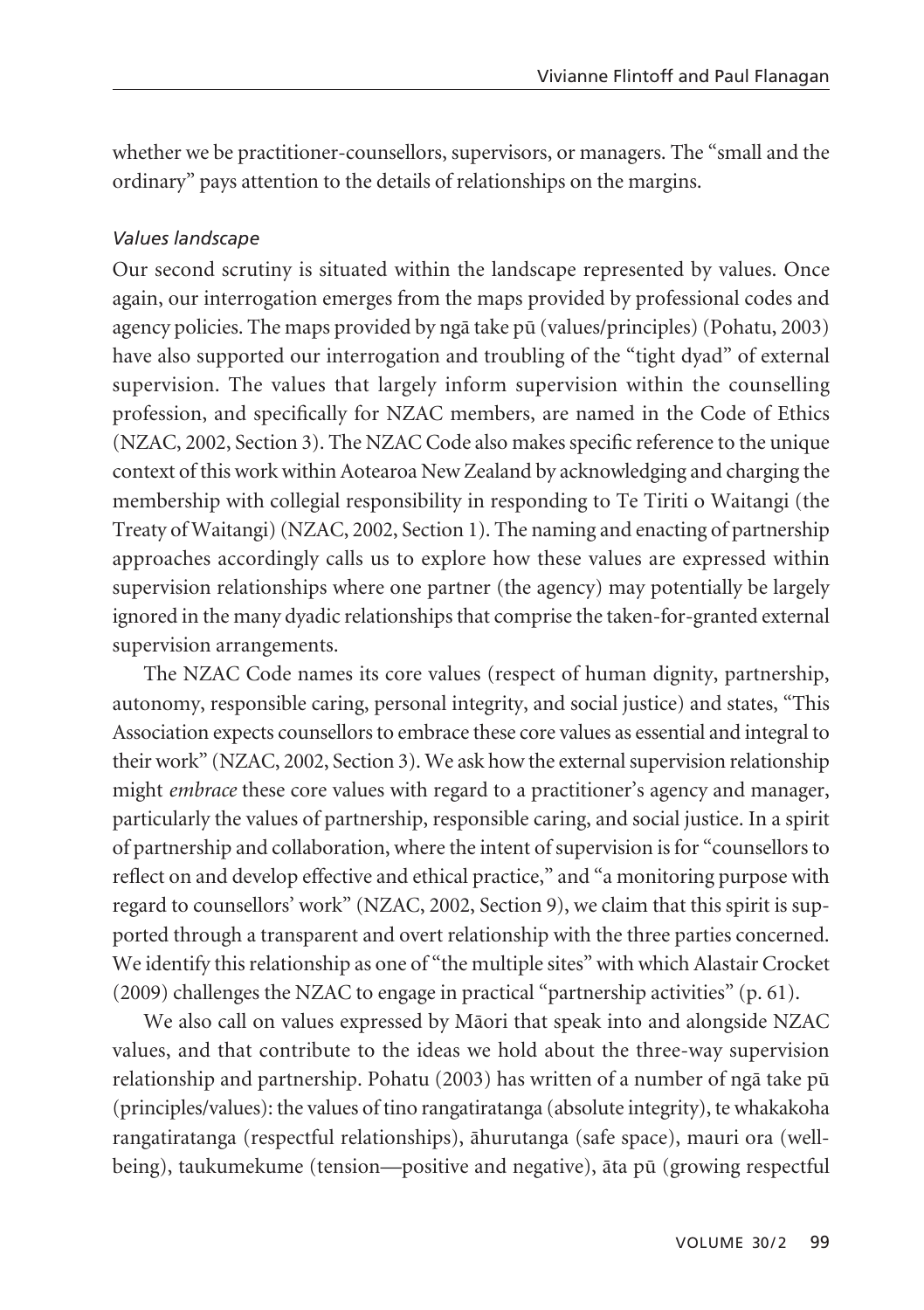relationships), and kaitiakitanga (responsible trusteeship). Ngä take pü kaitiakitanga requires that we are responsible and take care of all that we have, including (and not least) people, relationships, land, and money. Ngä take pü kaitiakitanga therefore requires that supervision provides the expected service as per a supervision agreement. It also requires supervision accountability that values the (usually) scarce resources of the agency. Ngä take pü äta (growing respectful relationships) centres on the impor tance and value of attending to relationship. We suggest that close, collaborative super vision relationships are a form of "partnership activity" that contributes significantly to effective practice. Ngä take pü speak into the value of and support for the partnership that is the three-way supervision relationship.

Most agencies have mission and value statements that guide their relationships, function, and work. As stated previously, the agency presence in the supervision relationship via policy and guidelines will shape the supervision relationship and work. The values of an agency therefore need to be included in the understanding, negotiating, and navigating of supervision relationships and agreements. Furthermore, an external supervisor has a responsibility to the agency to support agency values and principles (Hawkins & Shohet, 2000), given that they are contracted to the agency even though, with a traditional two-way supervision relationship, the agency is often the invisible partner. Such invisibility requires the agency manager to ask whether or not supervision is actually making a contribution to the effectiveness and efficacy of practice. Asking a question about the effectiveness and efficacy of practice invites further questions about the quality of supervision, the qualifications of the supervisor, the supervision of the supervisor, and the ongoing professional development of the supervisor, among others (see Appendix).

#### *Pragmatics landscape*

Our third scrutiny occurs within the landscape of pragmatics. Within this landscape, "business-speak" and the fiscal environment shape an agency's existence, relationships, and work practices. Words and phrases such as resources, current financial climate, costs, time, outcome measures, accountability, personnel, working smarter not harder, doing more for less, time-management, redundancy, restructuring, etc., are frequently to the fore. As the global economy has recently been going through a period of economic recession, New Zealand's present National-led government has retrenched its budget. For example, the government has created tighter conditions for accessing funding for initiatives run by non-governmental social service agencies. The competitive social sector fund has to stretch to cover more services for fewer dollars. Many non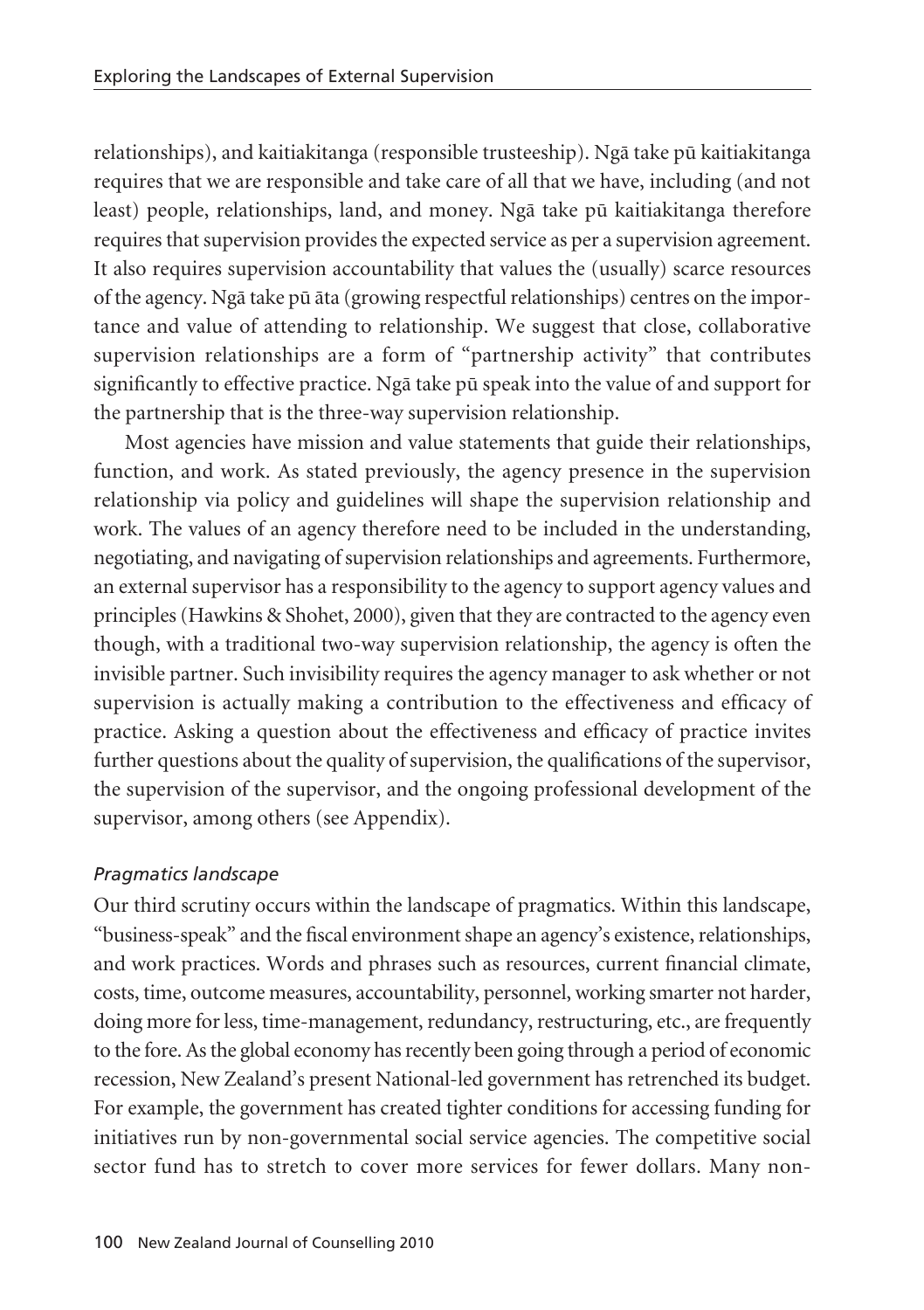governmental social service agencies are consequently going through their budgets line by line. It is possible (and anecdotal evidence suggests) that one of the first budget items to be scrutinised is supervision, particularly external supervision. Where there are managers who are not social service practitioners and who do not fully understand the purposes and intentions of supervision, practitioners may have to argue for the value of external supervision.

The questions that we have referred to throughout this article are but some possible questions. Readers may have other questions that are more connected and relevant to their practice. While we have located particular questions within three specific landscapes, it may be that you situate the questions differently. For us, the intention was to understand how ethical and value positions situate the pragmatic concerns brought to external supervision. The questions in all three landscapes speak to a commitment to providing an ethical, effective, and safe service. Our questions attempt to support practitioners well in their working relationships with clients (Hirst & Lynch, 2005).

#### **Conclusion**

In summary, we have sought, in a spirit of critical self-reflection, to "trouble" the takenfor-granted ideas that support a two-way relationship of external supervision and to propose the possibility of closer, collaborative, three-way relationships. It is our current thinking that where careful, purposeful, intentional, and transparent relationships with clear boundaries are established among practitioner, external supervisor, and agency, then accountability and responsibility for effective work with clients can be more readily available for those who are partners in the relationship. Practitioners may have opportunities to notice increased confidence in their practice as both agency and external supervisor have assurance of the efficacy and effectiveness of external supervision.

The situating of our questions from the three perspectives of practitioner, supervisor, and agency suggests a relationship inclusive of an "ethic of care." The three landscapes of ethics, values, and pragmatics speak to the challenging complexity of three-way relationships. We acknowledge that all supervisory relationships require care, skill, and a shared understanding of purpose so that the partners in these relationships contribute to their engagement in effective external supervision.

*This paper was first presented as a workshop at the NZAC "Doing Hope Together" conference, Hamilton, New Zealand, September 2009. We acknowledge and appreciate the comments from reviewers of our original article.*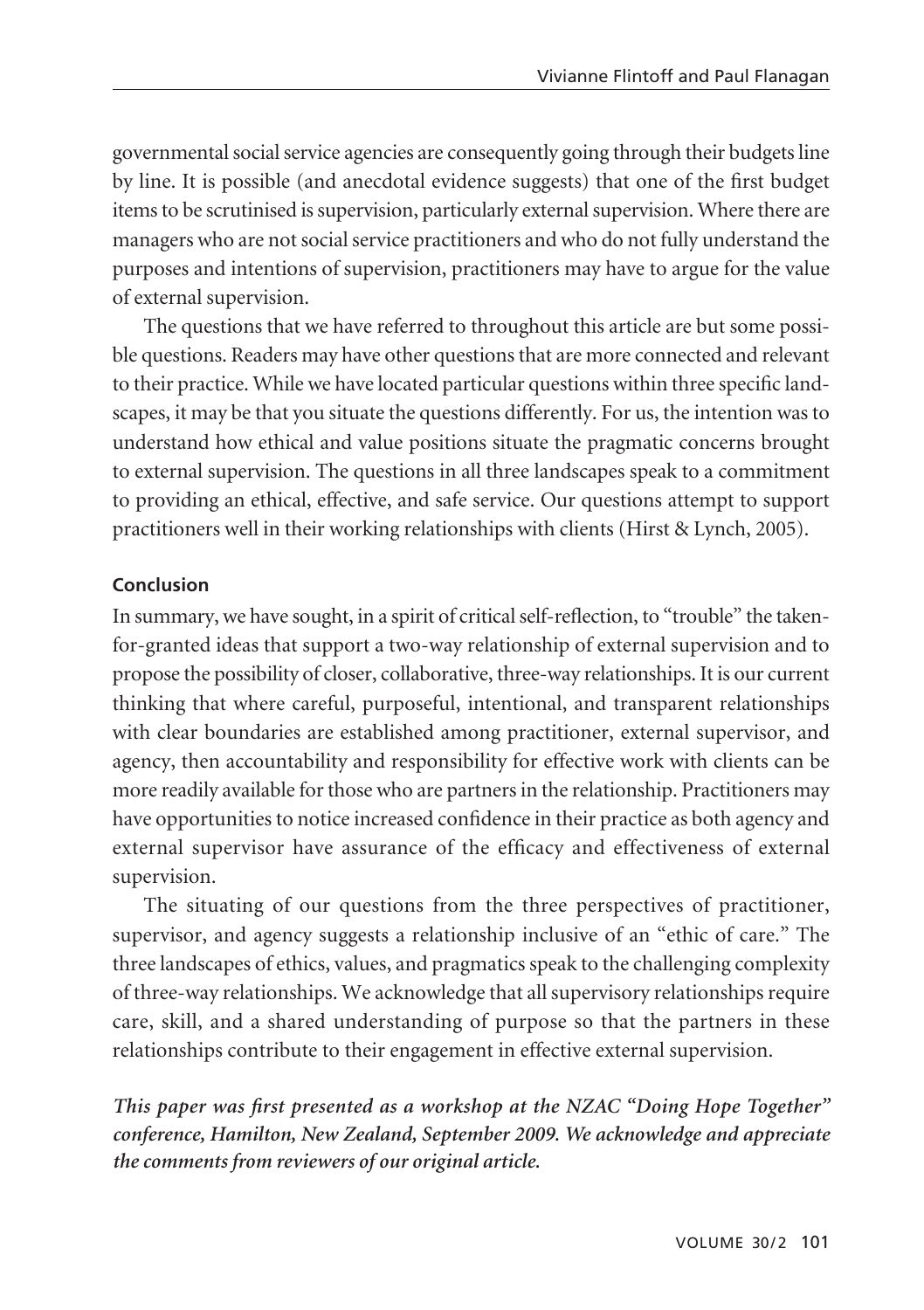#### References

- Bradley, G., & Höjerk, S. (2009). Supervision reviewed: Reflections on two different social work models in England and Sweden. *European Journal of Social Work, 12*(1), 71–85.
- Cohen, B. (1999). Intervention and supervision in strengths-based social work practice. *Families in Society, 80*(5), 460–466.
- Crocket, A. (2009). Interpreting "partnership" as a core value: Some implications of the Treaty of Waitangi for the NZAC Code of Ethics. *New Zealand Journal of Counselling, 29*(2), 61–72.
- Crocket, K. (2001). *Narrative approaches in counselling supervision*. Unpublished doctoral thesis, University of Waikato, Hamilton, New Zealand.
- Crocket, K. (2002). Producing supervision, and ourselves as counsellors and supervisors: A narrative letter. In M. McMahon & W. Patton (Eds.), *Supervision in the helping professions: A practical approach* (pp.157–167). French Forest, NSW: Pearson.
- Crocket, K., Cahill, F., Flanagan, P., Franklin, J., McGill, R., Stewart, A., et al. (2009). Possibilities and limits of cross-disciplinary supervision: An exploratory study. *New Zealand Journal of Counselling, 29*(2), 25–43.
- Crocket, K., Cooper, D., Crockett, J., Elder, J., Flanagan, P., Horide, P., et al. (2004). Responsibility in counselling supervision in New Zealand: An exploratory study of supervisor perspectives. *New Zealand Journal of Counselling, 25*(2), 18–32.
- Crocket, K., Gaddis, S., Day, C., Flintoff, V., Lammers, M., Malcolm, P., et al. (2007a). Shaping supervision practice through research: Effects of supervision for counselling practice. *New Zealand Journal of Counselling, 27*(1), 55–69.
- Crocket, K., Kotzé, E., & Flintoff, V. (2007b). Reflections on shaping the ethics of our teaching practices*. Journal of Systemic Therapies, 26*(3), 29–42.
- Davies, B. (2000). *(In)scribing body/landscape relations*. New York: AltaMira Press.
- Davys, A. (2000). Reflective learning in supervision: A model. In L. Beddoe & J. Worrall (Eds.), *Supervision conference: From rhetoric to reality* (pp. 87–98). Auckland: Auckland College of Education.
- Ellis, G., & Worrall, J. (2000). Fieldwork supervision: Preventing and resolving conflict in the practicum—Whose responsibility? In L. Beddoe & J. Worrall (Eds.), *Supervision conference: From rhetoric to reality* (pp. 99–107). Auckland: Auckland College of Education.
- Field, J. (2008, August). Rethinking supervision and shaping future practice. *Social Work Now, 20*, 11–18.
- Flintoff, V., & Flanagan, P. (2009). *Exploring the landscapes of external supervision: Responsibilities and accountabilities.* Workshop presented at the NZAC "Doing Hope Together" conference, Hamilton, New Zealand, September 20.
- Flintoff, V., & Flanagan, P. (In press). The "ménage à trois" complexity of external supervision. In L. Beddoe & A. Davys (Eds.), *Proceedings of the Supervision Conference, Professional Supervision: Common threads, different patterns,* Auckland, 30 April–1 May 2010.
- Hawkins, P., & Shohet, R. (2000). *Supervision in the helping professions*. Milton Keynes: Open University Press.
- Hirst, V., & Lynch, A. (2005). External supervision: Good or bad for the organisation? In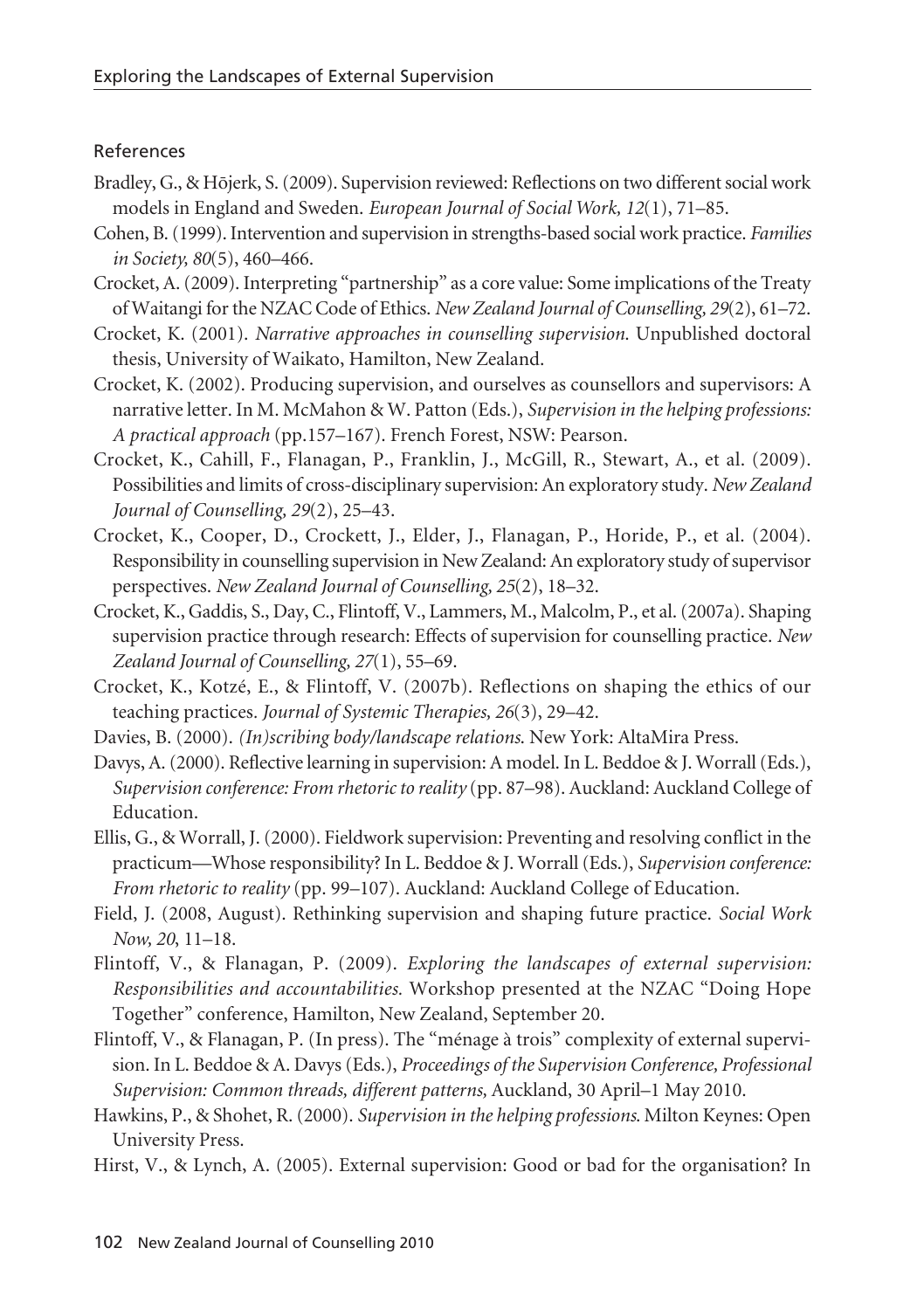L. Beddoe, J. Worrall, & F. Howard (Eds.), *Supervision conference 2004: Weaving together the strands of supervision* (pp. 91–97). Auckland: University of Auckland.

Holloway, E., & Carroll, M. (Eds.). (1999). *Training counselling supervisors.* London: Sage.

- King, D., & Wheeler, S. (1999). The responsibilities of supervisors: A qualitative study. *British Journal of Guidance and Counselling, 27*(2), 215–229.
- Lizzio, A., Wilson, K., & Que, J. (2009). Relationship dimensions in the professional supervision of psychology graduates: Supervisee perceptions of processes and outcome. *Studies in Continuing Education, 31*(2), 127–140.
- Morrell, M. (2001a). External supervision: Confidential or accountable? In L. Beddoe & J. Worrall (Eds.), *Supervision conference: From rhetoric to reality* (pp. 149–158). Auckland: Auckland College of Education.
- Morrell, M. (2001b, Autumn). External supervision: Confidential or accountable? An exploration of the relationship between agency, supervisor, and supervisee. *Social Work Review*, *13*(1), 36–41.
- New Zealand Association of Counsellors. (2002). Code of ethics. *New Zealand Association of Counsellors Operating Manual.* Hamilton: Author.

O'Donoghue, K. (2003). *Restorying social work supervision*. Palmerston North: Dunmore Press.

- Pohatu, T. (2003). *ta: Growing respectful relationships*. Retrieved February 23, 2010, from http://www.kaupapamaori.com/assets//ata.pdf
- Smith, L. (2004, 7–8 July). CSR: Closer supervision relationships. In Abstracts, *Supervision Conference 2004: Weaving together the strands of supervision* (p. 29). Auckland: Auckland College of Education.
- Speedy, J. (2000). Consulting with gargoyles: Applying narrative ideas and practices in counselling supervision. *European Journal of Psychotherapy, Counselling, and Health, 3*(3), 419–431.
- Storm, C. (1997). The blueprint for supervision relationships: Contracts. In T. C. Todd & C. L. Storm (Eds.), *The complete systemic supervisor: Context, philosophy, and pragmatics* (pp. 272–282). Boston: Allyn & Bacon.
- Weingarten, K. (1998). The small and the ordinary: The daily practice of a postmodern narrative therapy. *Family Process, 37*, 3–15.

White, M. (1997). *Narratives of therapists' lives*. Adelaide: Dulwich.

White, M. (2007). *Maps of narrative practice*. New York: W. W. Norton.

# **Appendix**

#### *Questions from the perspective of supervisor:*

- What is my responsibility to the practitioner?
- What is my responsibility to clients and their whänau?
- What is my responsibility to the agency?
	- e.g. Agency report? Meeting with agency? When? Where? Why? How often?
- How do I understand the relationship with the agency?
- How does the agency understand its relationship with me?